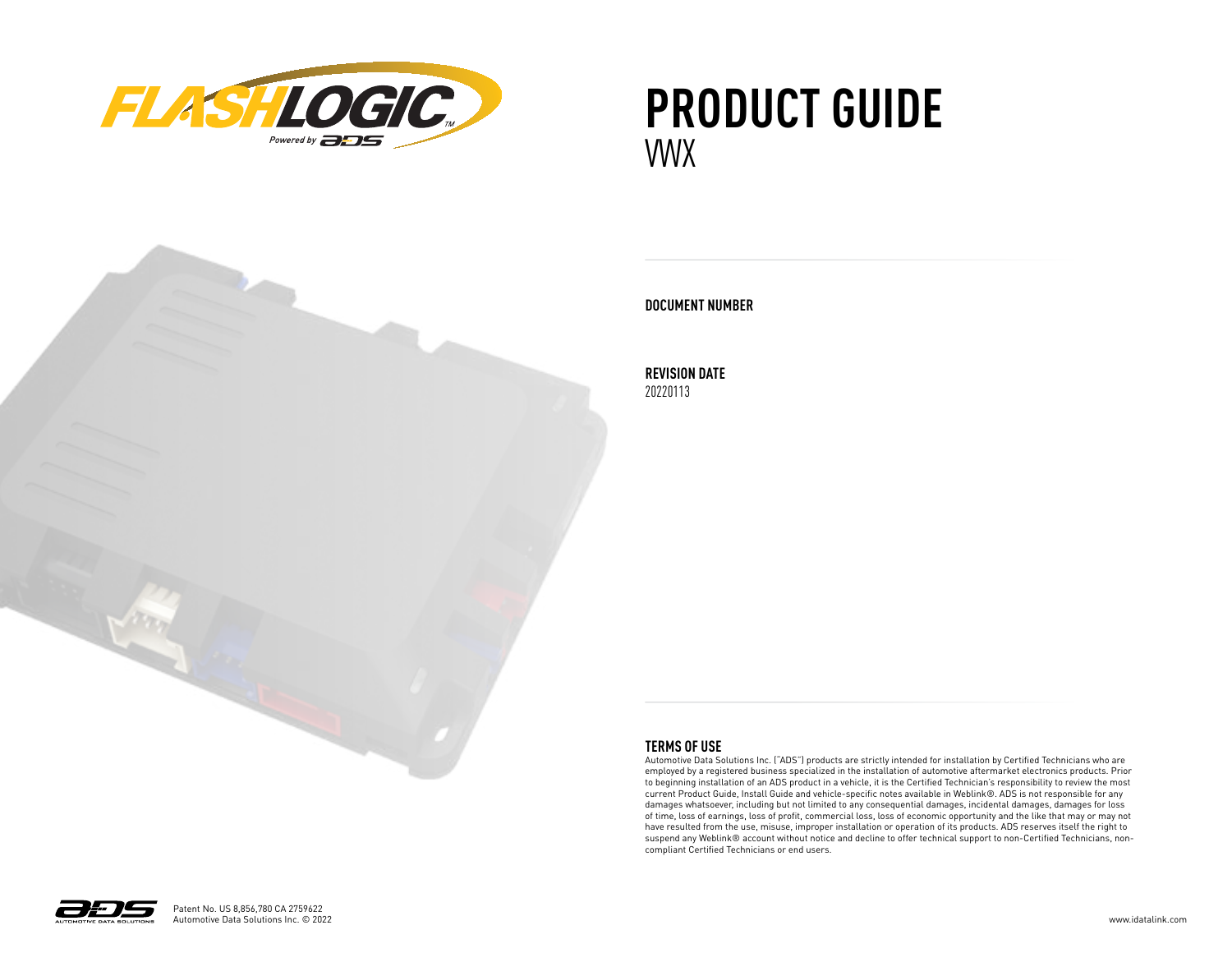

### **WELCOME**

Congratulations on the purchase of your VWX solution. You are now a few simple steps away from enjoying your new remote starter unit with enhanced features.

Before starting your installation, please ensure that your VWX module is programmed with the correct firmware for your vehicle and that you carefully review the install guide.

# **NEED HELP?**

### **1 866 427-2999**

**support@idatalink.com** ⊠

> **idatalink.com/support www.12voltdata.com/forum www.facebook.com/groups/idatatech**

#### **TABLE OF CONTENTS**

| <b>VWX Product Guide</b>         |           |
|----------------------------------|-----------|
| Module Layout                    |           |
| Tach Programming Procedure       |           |
| Module Diagnostics               | 5-6       |
| Remote Starter Error Codes       |           |
| Alarm Error Codes                | 8         |
| Module Reset Procedure           |           |
| Installation Checklist           | $10 - 11$ |
| Compatible Accessories           | $12 - 13$ |
| Remote Programming Procedure     | 14        |
| Valet Mode Programming Procedure | 15        |
|                                  |           |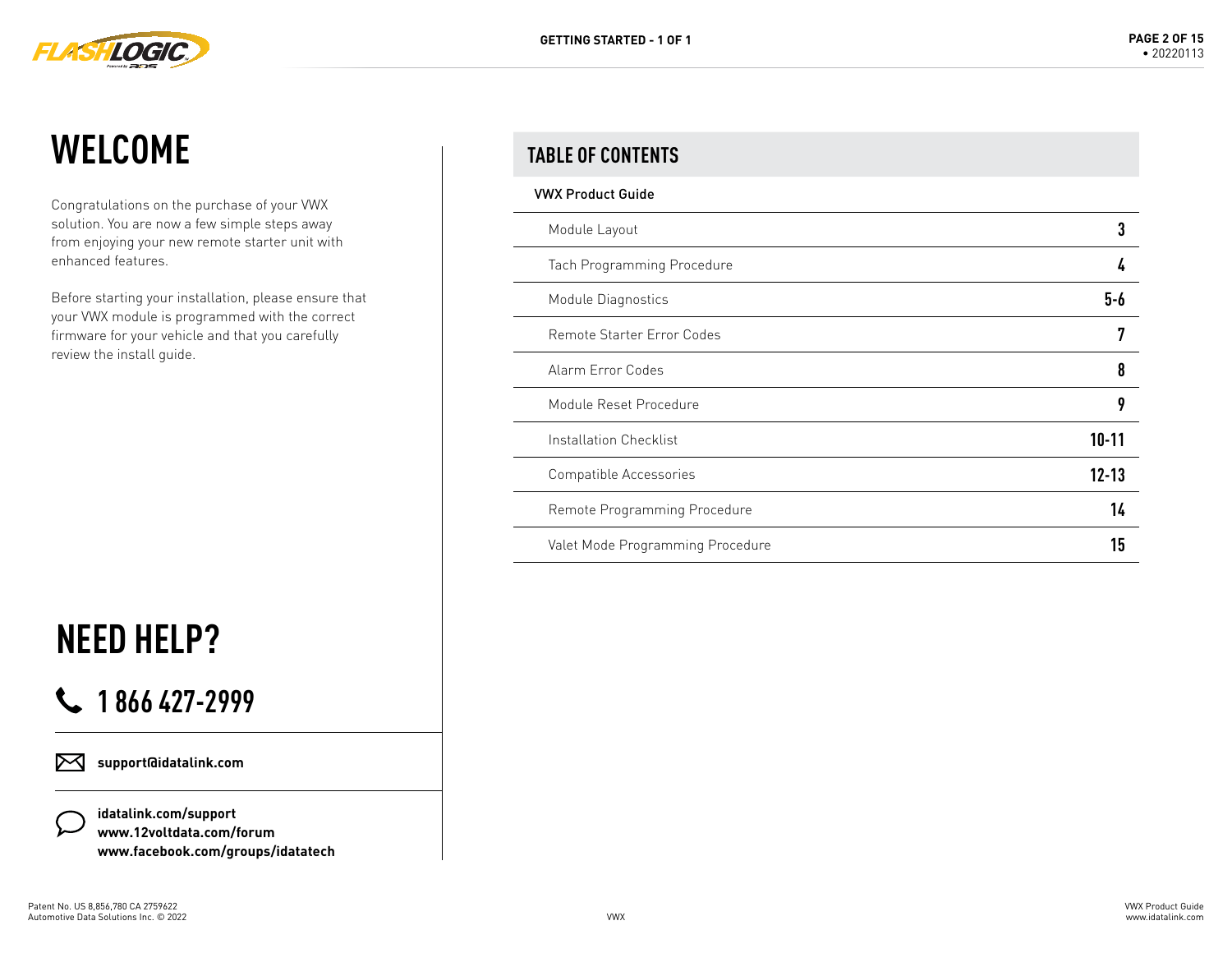

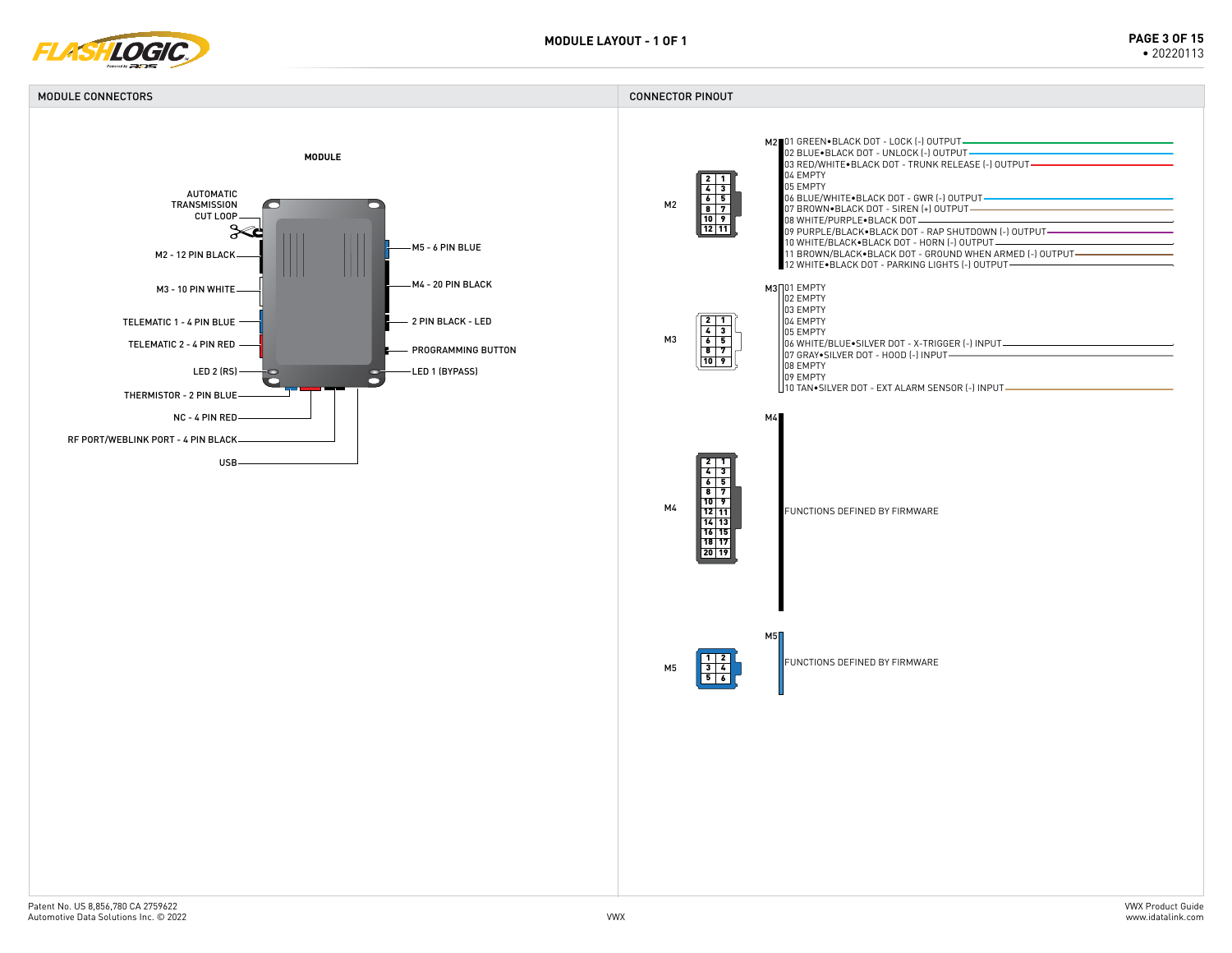



**01**

**02**

**03**

**04**

**05**

**06**

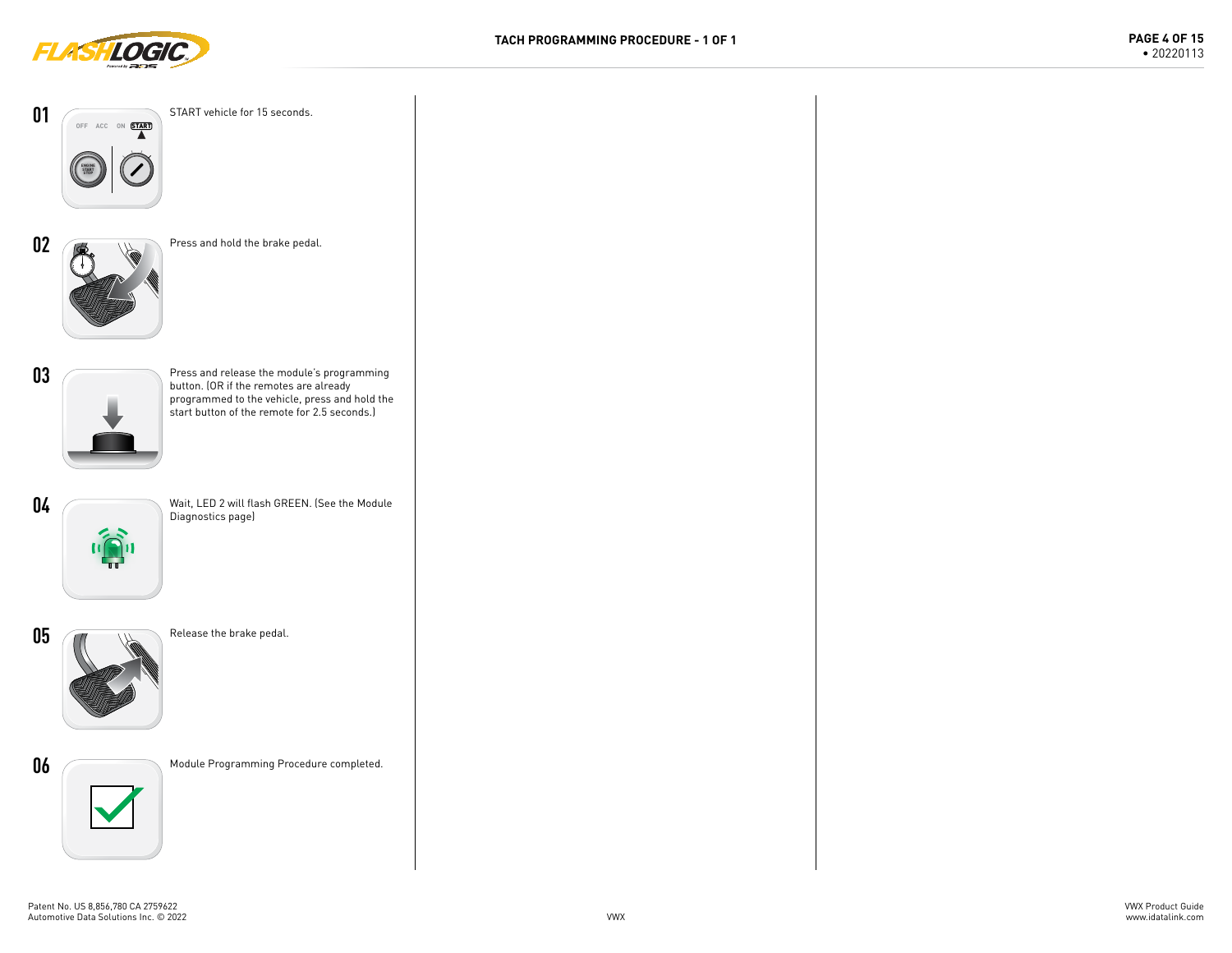

| MODULE STATUS DURING: | $LED 2*$  | <b>LED 1**</b> | <b>LED STATUS</b>     | <b>DIAGNOSTIC</b>                                                                                                       |
|-----------------------|-----------|----------------|-----------------------|-------------------------------------------------------------------------------------------------------------------------|
|                       |           |                | Flashing RED          | Missing/wrong information from firmware or vehicle.<br>See firmware specific diagnostics, or contact technical support. |
|                       |           |                | Solid RED             | Module waiting for more vehicle information. Programming incomplete.                                                    |
|                       |           |                | <b>Flashing GREEN</b> | Additional steps required to complete programming. Refer to install guide.                                              |
| MODULE PROGRAMMING    |           |                | Solid GREEN then OFF  | Module programming completed successfully.                                                                              |
|                       |           | $\bullet$      | <b>OFF</b>            | No activity or module already programmed.                                                                               |
|                       | $\bullet$ |                | 1 RED flash           | No firmware on module. Connect to Weblink and flash device.                                                             |
|                       |           |                | 2 ORANGE flashes      | Contact technical support.                                                                                              |
|                       | $\bullet$ |                | 3 ORANGE flashes      | Module programming not completed.                                                                                       |
|                       | ●         |                | 4 ORANGE flashes      | Contact technical support.                                                                                              |
|                       | $\bullet$ |                | 7 ORANGE flashes      | Contact technical support.                                                                                              |
|                       | $\bullet$ |                | 8 ORANGE flashes      | Loop not cut. Ensure loop is cut for automatic transmission. Reset and re-learn.                                        |
|                       | $\bullet$ |                | 9 ORANGE flashes      | Loop not cut. Ensure loop is cut for automatic transmission. Reset and re-learn.                                        |
|                       | ٠         |                | 10 ORANGE flashes     | Boot loader update failed. Contact technical support.                                                                   |
|                       | $\bullet$ |                | 11 ORANGE flashes     | T-harness detection does not match install type selection in Weblink.                                                   |
|                       |           |                | Solid RED             | Tach learn in progress.                                                                                                 |
|                       |           |                | 1 GREEN flash         | Tach signal programmed in analog.                                                                                       |
|                       |           |                | 2 GREEN flashes       | Tach signal programmed in data.                                                                                         |
|                       |           |                | 3 RED flashes         | No tach signal detected                                                                                                 |
| TACH PROGRAMMING      |           |                | 4 RED flashes         | System is in valet mode. Turn off valet mode to program tach.                                                           |
|                       |           |                | 6 RED flashes         | Engine sensing set for 'assumed start'. No tach programming required.                                                   |
|                       | $\bullet$ |                | 7 ORANGE flashes      | Engine sensing not configured properly. Contact technical support.                                                      |

\* LED 2 (RS) displays generic diagnostic codes specific to the remote start module. Orange LED flashes may appear red.

\*\* LED 1 (Bypass) displays diagnostic codes specific to the firmware loaded on the module.

Visit the programming diagnostics page for more information.

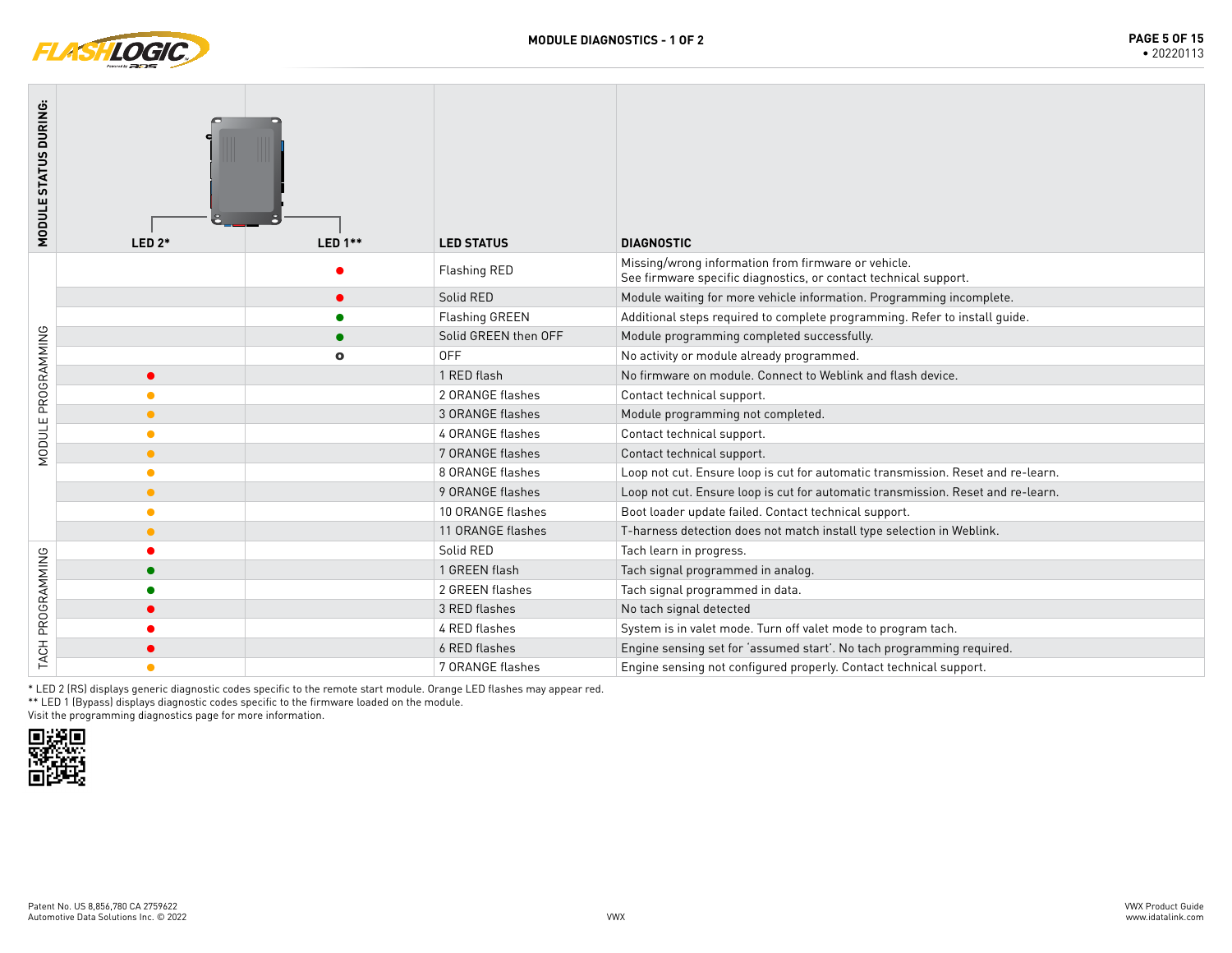

| MODULE STATUS DURING:   | $LED 2*$ | LED $1**$ | <b>LED STATUS</b>    | <b>DIAGNOSTIC</b>                                                           |
|-------------------------|----------|-----------|----------------------|-----------------------------------------------------------------------------|
|                         |          |           | Flashing rapid RED   | Remote start shutdown sequence.                                             |
|                         |          |           | Flashing slow RED    | Remote start shutdown error code. Contact technical support.                |
| SEQUENCE                |          |           | Solid RED            | Remote start crank delay.                                                   |
|                         |          |           | Flashing rapid GREEN | Remote start cycle in progress. Working correctly.                          |
| START                   |          |           | 1 GREEN flash        | Remote start initiated successfully.                                        |
|                         |          |           | 3 GREEN flashes      | Idle mode cycle in progress.                                                |
| REMOTE                  |          |           | 4 GREEN flashes      | Turbo mode cycle in progress.                                               |
|                         |          |           | Flashing GREEN       | Remote start cycle in progress. Displays vehicle platform during runtime.   |
|                         |          |           | Rapid GREEN flashing | Secure takeover initiated. Waiting to complete takeover after brake press.  |
|                         |          |           | Solid RED            | Remote programming in progress, waiting for remote pairing.                 |
|                         |          |           | 1 GREEN flash        | Remote programmed.                                                          |
|                         |          |           | 4 RED flashes        | Shutdown remote starter before attempting remote programming.               |
|                         |          |           | 5 RED flashes        | Engine must be off before attempting remote programming.                    |
|                         |          |           | 6 RED flashes        | System must be unlocked/disarmed before attempting remote programming.      |
| TRANSMITTER PROGRAMMING |          |           | 7 RED flashes        | Module must be learned to the vehicle before attempting remote programming. |

\* LED 2 (RS) displays generic diagnostic codes specific to the remote start module. Orange LED flashes may appear red.

\*\* LED 1 (Bypass) displays diagnostic codes specific to the firmware loaded on the module.

Visit the programming diagnostics page for more information.

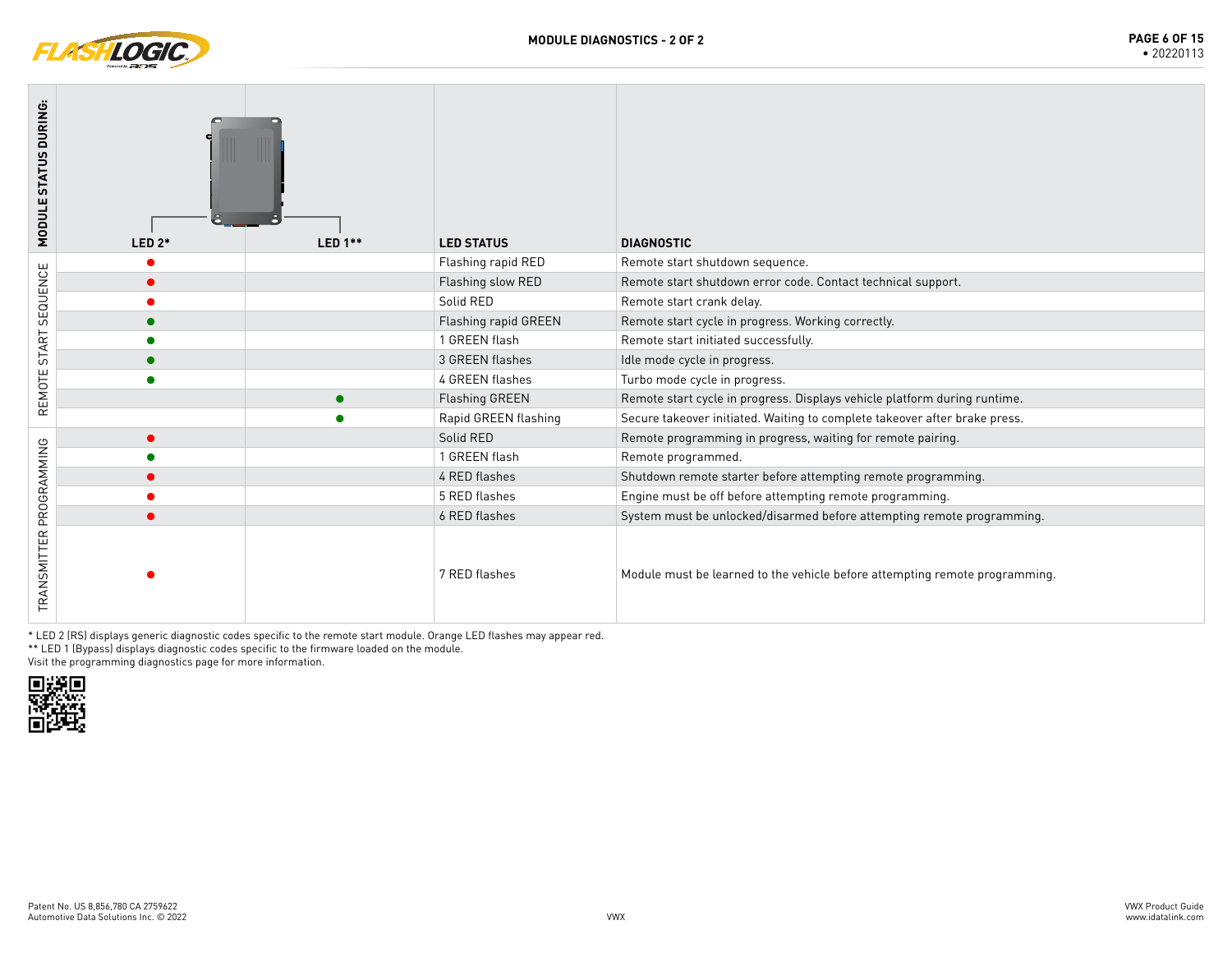

| <b>REMOTE STARTER ERROR CODES: NOTES</b>                                    | <b>PARKING LIGHT FLASHES</b> | <b>DIAGNOSTIC</b>                                                                           |
|-----------------------------------------------------------------------------|------------------------------|---------------------------------------------------------------------------------------------|
| WARNING: The following applies only when the parking lights are             | $3 + 1$                      | Tach is not programmed OR engine is already running.                                        |
| connected and supported by the system.                                      | $3 + 2$                      | Key is in ignition ON position.                                                             |
|                                                                             | $3 + 3$                      | Door is open.                                                                               |
| II After a remote starter failure, the parking lights will flash three [3x] | $3 + 4$                      | Trunk is open.                                                                              |
| times followed by the error code. See table.                                | $3 + 5$                      | Foot brake is ON.                                                                           |
|                                                                             | $3 + 6$                      | Hood is open.                                                                               |
|                                                                             | $3 + 7$                      | Loop is not cut.                                                                            |
|                                                                             | $3 + 8$                      | No tach detected.                                                                           |
|                                                                             | $3 + 9$                      | Vehicle movement detected (VSS).                                                            |
|                                                                             | $3 + 10$                     | System is in Valet Mode.                                                                    |
|                                                                             | $3 + 11$                     | CAN communication failure                                                                   |
|                                                                             | $3 + 12$                     | RS not synchronized. Start vehicle with OEM key for 15 sec before trying a new RS sequence. |
|                                                                             | $3 + 13$                     | Bypass problem.                                                                             |
|                                                                             | $3 + 14$                     | Idle mode or takeover is not available on this vehicle.                                     |
|                                                                             | $3 + 15$                     | Overheat protection.                                                                        |

| <b>REMOTE STARTER SHUTDOWN ERROR CODES: NOTES</b>                                                                                  | <b>PARKING LIGHT FLASHES</b> | <b>DIAGNOSTIC</b>                                                                           |
|------------------------------------------------------------------------------------------------------------------------------------|------------------------------|---------------------------------------------------------------------------------------------|
| WARNING: The following applies only when the parking lights are                                                                    | $4 + 1$                      | Engine tach signal was lost.                                                                |
| connected and supported by the system.                                                                                             | $4 + 2$                      | Emergency brake signal was lost.                                                            |
|                                                                                                                                    | $4 + 3$                      | Foot brake ON detected.                                                                     |
| II If the engine shuts down after a remote starter sequence                                                                        | $4 + 4$                      | Hood open detected.                                                                         |
| use the query command from a compatible aftermarket                                                                                | $4 + 5$                      | Tach over rev detected.                                                                     |
| remote to display the shutdown error code. The parking lights will<br>flash four [4x] times followed by the error code. See table. | $4 + 6$                      | Glow plug timeout error.                                                                    |
|                                                                                                                                    | $4 + 7$                      | Vehicle movement detected (VSS).                                                            |
|                                                                                                                                    | $4 + 8$                      | Check engine light ON.                                                                      |
|                                                                                                                                    | $4 + 9$                      | Low fuel level.                                                                             |
|                                                                                                                                    | $4 + 10$                     | Open door detected.                                                                         |
|                                                                                                                                    | $4 + 11$                     | CAN communication failure during RS sequence.                                               |
|                                                                                                                                    | $4 + 12$                     | RS not synchronized. Start vehicle with OEM key for 15 sec before trying a new RS sequence. |
|                                                                                                                                    | $4 + 13$                     | Bypass problem.                                                                             |
|                                                                                                                                    | $4 + 14$                     | Idle mode or takeover is not available on this vehicle.                                     |
|                                                                                                                                    | $4 + 15$                     | Overheat protection.                                                                        |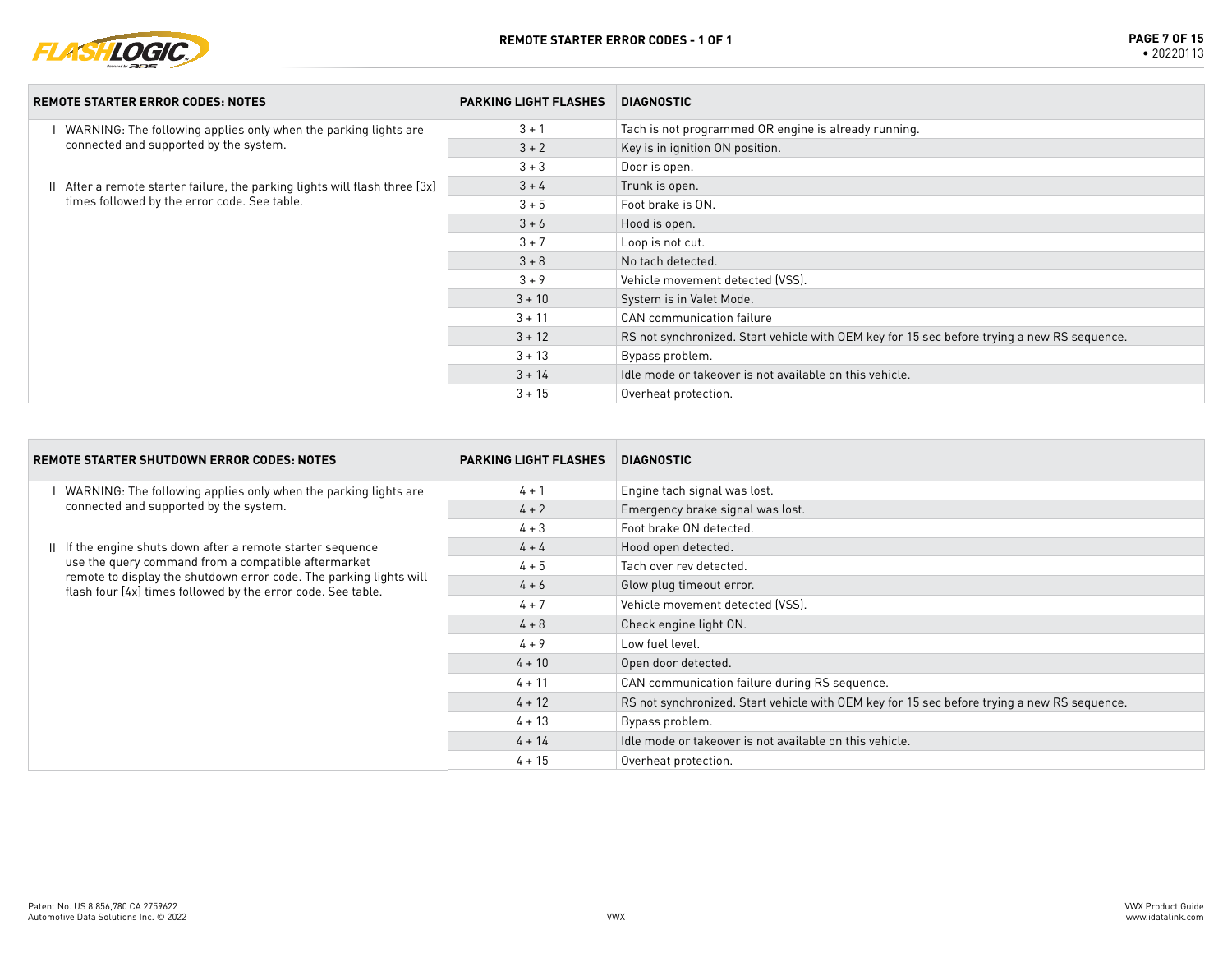

| <b>ALARM ERROR CODES: NOTES</b>                                                                                                                     | <b>PARKING LIGHT FLASHES</b> | <b>ANTENNA LED FLASHES</b> | <b>DIAGNOSTIC</b>         |
|-----------------------------------------------------------------------------------------------------------------------------------------------------|------------------------------|----------------------------|---------------------------|
| WARNING: The following applies only when the parking lights are<br>connected and supported by the system.                                           | $5 + 1$                      |                            | Shock sensor triggered    |
|                                                                                                                                                     | $5 + 2$                      |                            | Door open                 |
|                                                                                                                                                     | $5 + 3$                      |                            | Trunk open                |
| II If the alarm has been triggered, the parking lights will flash                                                                                   | $5 + 4$                      | $\overline{4}$             | Hood open                 |
| five [5x] times followed by the alarm activation event.                                                                                             | $5 + 5$                      |                            | Zone 2 input triggered    |
|                                                                                                                                                     | $5 + 6$                      |                            | Foot brake ON             |
| III The alarm event code is also displayed in a repeating pattern<br>on the antenna's LED when the alarm is triggered, until unlock<br>is received. | $5 + 7$                      |                            | Ignition ON               |
|                                                                                                                                                     | $5 + 8$                      |                            | Motion detected           |
|                                                                                                                                                     | $5 + 9$                      |                            | Tilt detected             |
|                                                                                                                                                     | $5 + 10$                     | 10                         | Warn away input triggered |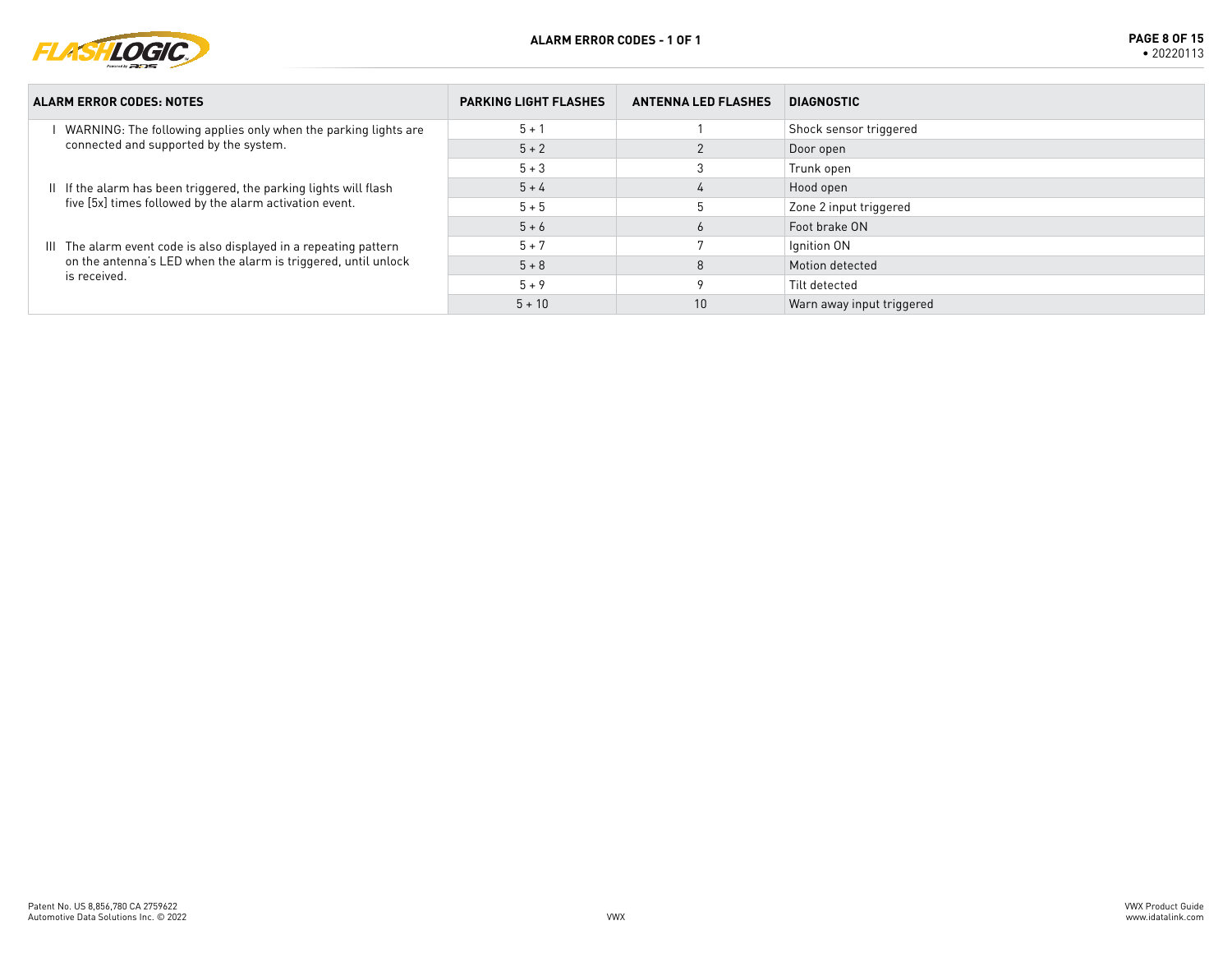

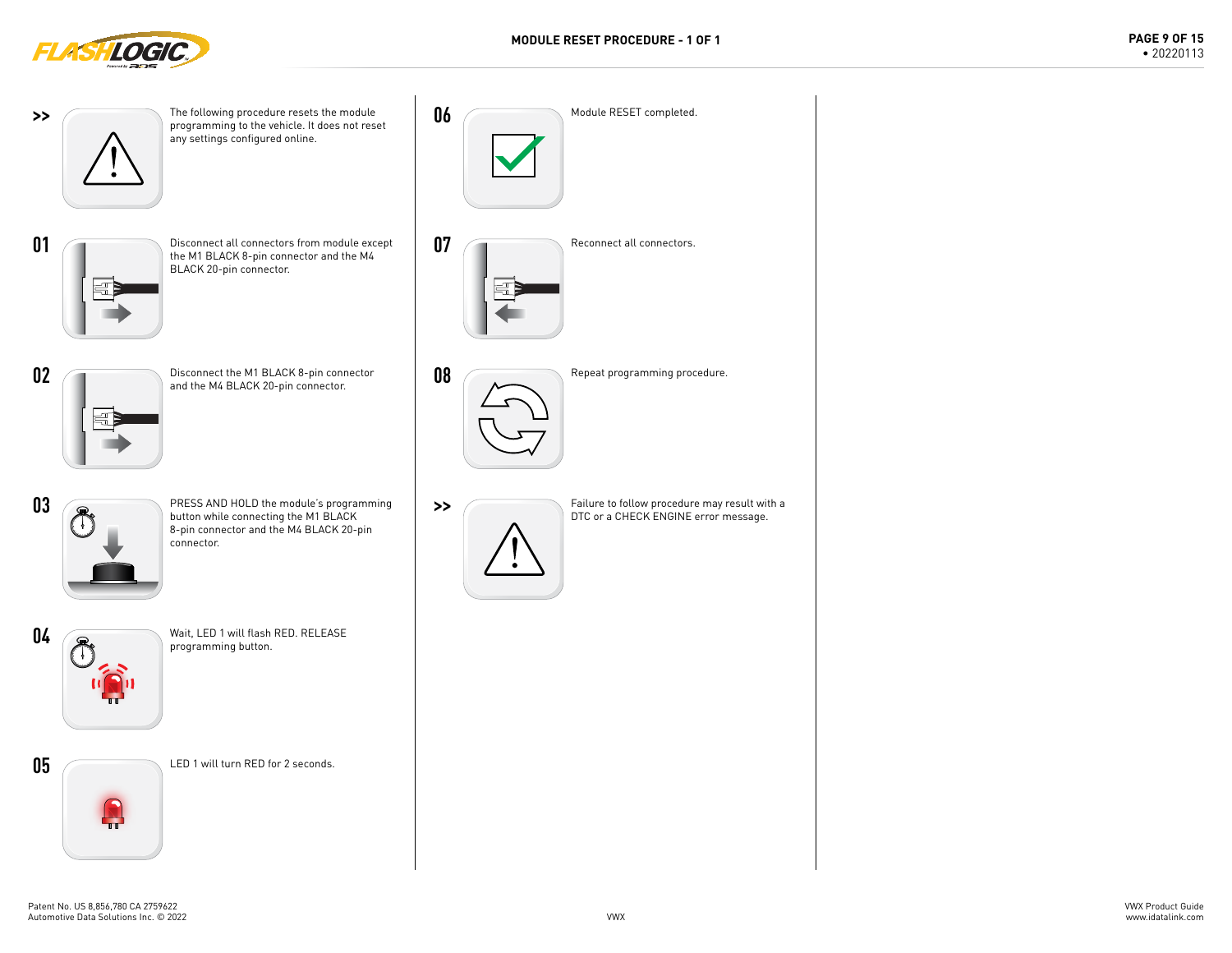

|                | <b>CHECKLIST - WITH AFTERMARKET KEYFOB</b>                                                                                                                                                                                                                                                                                                                                                                                             |        |                                                                                                                                 |  |  |
|----------------|----------------------------------------------------------------------------------------------------------------------------------------------------------------------------------------------------------------------------------------------------------------------------------------------------------------------------------------------------------------------------------------------------------------------------------------|--------|---------------------------------------------------------------------------------------------------------------------------------|--|--|
| 1              | WARNING: Vehicle engine will start many times. Test in a well ventilated area.                                                                                                                                                                                                                                                                                                                                                         | 9      | Press the START/STOP button once [1x] on the aftermarket keyfob to shut down vehicle.                                           |  |  |
| $\overline{2}$ | Close all vehicle doors, hood and trunk.                                                                                                                                                                                                                                                                                                                                                                                               |        | Question 7: Does the vehicle shut down?                                                                                         |  |  |
| 3              | Press the LOCK button once [1x] on the aftermarket keyfob.                                                                                                                                                                                                                                                                                                                                                                             | $\Box$ | YES: Go to next step.                                                                                                           |  |  |
|                | <b>Question 1:</b> Do the doors lock?                                                                                                                                                                                                                                                                                                                                                                                                  | $\Box$ | NO: Repeat step. If problem persists, press the brake pedal once [1x] to shut down the vehicle                                  |  |  |
| $\Box$         | YES: Go to next step.                                                                                                                                                                                                                                                                                                                                                                                                                  | 10     | and call technical support.                                                                                                     |  |  |
|                | NO: Verify the remote programming, the RF connections and the wired door lock/unlock                                                                                                                                                                                                                                                                                                                                                   |        | RAP and auto light shutdown test                                                                                                |  |  |
| $\Box$         | connections as illustrated in the wiring diagram, if applicable. Repeat the test and call<br>technical support, if the problem persists.                                                                                                                                                                                                                                                                                               |        | Question 8: Did the radio, interior controls and headlights turn off within 60 seconds after<br>remote start shutdown?          |  |  |
| 4              | Press the UNLOCK button once [1x] on the aftermarket keyfob.                                                                                                                                                                                                                                                                                                                                                                           | $\Box$ | YES: Go to next step.                                                                                                           |  |  |
|                | Question 2: Do the doors unlock?                                                                                                                                                                                                                                                                                                                                                                                                       | $\Box$ | NO: Verify the RAP SHUTDOWN connections as illustrated in the wiring diagram. Repeat the                                        |  |  |
| $\Box$         | YES: Go to next step.                                                                                                                                                                                                                                                                                                                                                                                                                  |        | test and call technical support if the problem persists.                                                                        |  |  |
|                | NO: Verify the remote programming, the RF connections and the wired door lock/unlock                                                                                                                                                                                                                                                                                                                                                   | 11     | Open hood.                                                                                                                      |  |  |
| $\Box$         | connections as illustrated in the wiring diagram, if applicable. Repeat the test and call<br>technical support, if the problem persists.                                                                                                                                                                                                                                                                                               |        | If not already installed, affix the mandatory orange warning sticker under the hood and<br>proceed to next step.                |  |  |
| 5              | Press the TRUNK release button once [1x] on the aftermarket keyfob if supported.                                                                                                                                                                                                                                                                                                                                                       | 13     | Press the START/STOP button once [1x] on the aftermarket keyfob to remote start vehicle.                                        |  |  |
|                | Question 3: Does the trunk or hatch open/unlock?                                                                                                                                                                                                                                                                                                                                                                                       |        | <b>Question 9:</b> Does the vehicle remote start?                                                                               |  |  |
| $\Box$         | YES: Close trunk or hatch and go to next step.<br>NO: Verify the remote programming, the RF connections and the wired trunk/hatch                                                                                                                                                                                                                                                                                                      | $\Box$ | YES: The vehicle is not equipped with a factory hood pin. Install a mandatory aftermarket hood<br>switch, then repeat the test. |  |  |
| $\Box$         | connections as illustrated in the wiring diagram, if applicable. Repeat the test and call<br>technical support, if the problem persists.                                                                                                                                                                                                                                                                                               | $\Box$ | NO: Go to next step.                                                                                                            |  |  |
|                |                                                                                                                                                                                                                                                                                                                                                                                                                                        | 14     | Close hood.                                                                                                                     |  |  |
| 6              | Press the AUX 1 button once [1x] on the aftermarket keyfob if supported.                                                                                                                                                                                                                                                                                                                                                               | 15     | Enter vehicle and close the doors.                                                                                              |  |  |
|                | Question 4: Does the driver side sliding door open?                                                                                                                                                                                                                                                                                                                                                                                    | 16     | Press the START/STOP button once [1x] on the aftermarket keyfob to remote start vehicle.                                        |  |  |
| $\Box$         | YES: Press the AUX 1 button once [1x] to close the driver sliding door and go to next step.                                                                                                                                                                                                                                                                                                                                            | 17     | Wait for the vehicle to start.                                                                                                  |  |  |
| $\Box$         | NO: Verify the remote programming and the RF connections. Repeat the test and call                                                                                                                                                                                                                                                                                                                                                     | 18     | Press brake pedal.                                                                                                              |  |  |
|                | technical support, if the problem persists.                                                                                                                                                                                                                                                                                                                                                                                            |        | Question 10: Does the vehicle shut down?                                                                                        |  |  |
| 7              | Press the AUX 2 button once [1x] on the aftermarket keyfob if supported.                                                                                                                                                                                                                                                                                                                                                               | $\Box$ | YES: Go to next step.                                                                                                           |  |  |
|                | Question 5: Does the passenger side sliding door open?                                                                                                                                                                                                                                                                                                                                                                                 |        | NO: The module does NOT detect the brake pedal signal. Press the START/STOP button once                                         |  |  |
| $\Box$         | YES: Press the AUX 2 button once [1x] to close the passenger sliding door and go to next step.                                                                                                                                                                                                                                                                                                                                         | $\Box$ | [1x] on the aftermarket keyfob to shut down vehicle, check connection as illustrated in the                                     |  |  |
| $\Box$         | NO: Verify the remote programming and the RF connections. Repeat the test and call<br>technical support, if the problem persists.                                                                                                                                                                                                                                                                                                      | 19     | wiring diagram, if applicable, and call technical support.<br>Exit vehicle.                                                     |  |  |
| 8              | Press the START/STOP button once [1x] on the aftermarket keyfob to remote start vehicle.                                                                                                                                                                                                                                                                                                                                               | 20     | Installation checklist completed.                                                                                               |  |  |
|                | <b>Question 6:</b> Does the vehicle remote start?                                                                                                                                                                                                                                                                                                                                                                                      |        |                                                                                                                                 |  |  |
| $\Box$         | YES: Go to next step.                                                                                                                                                                                                                                                                                                                                                                                                                  |        |                                                                                                                                 |  |  |
|                | the contract of the contract of the contract of the contract of the contract of the contract of the contract of<br>$\frac{1}{2}$ $\frac{1}{2}$ $\frac{1}{2}$ $\frac{1}{2}$ $\frac{1}{2}$ $\frac{1}{2}$ $\frac{1}{2}$ $\frac{1}{2}$ $\frac{1}{2}$ $\frac{1}{2}$ $\frac{1}{2}$ $\frac{1}{2}$ $\frac{1}{2}$ $\frac{1}{2}$ $\frac{1}{2}$ $\frac{1}{2}$ $\frac{1}{2}$ $\frac{1}{2}$ $\frac{1}{2}$ $\frac{1}{2}$ $\frac{1}{2}$ $\frac{1}{2}$ |        |                                                                                                                                 |  |  |

 $\Box$  NO: Verify the remote programming, the RF connections and check the remote start error codes. Repeat the test and call technical support, if the problem persists.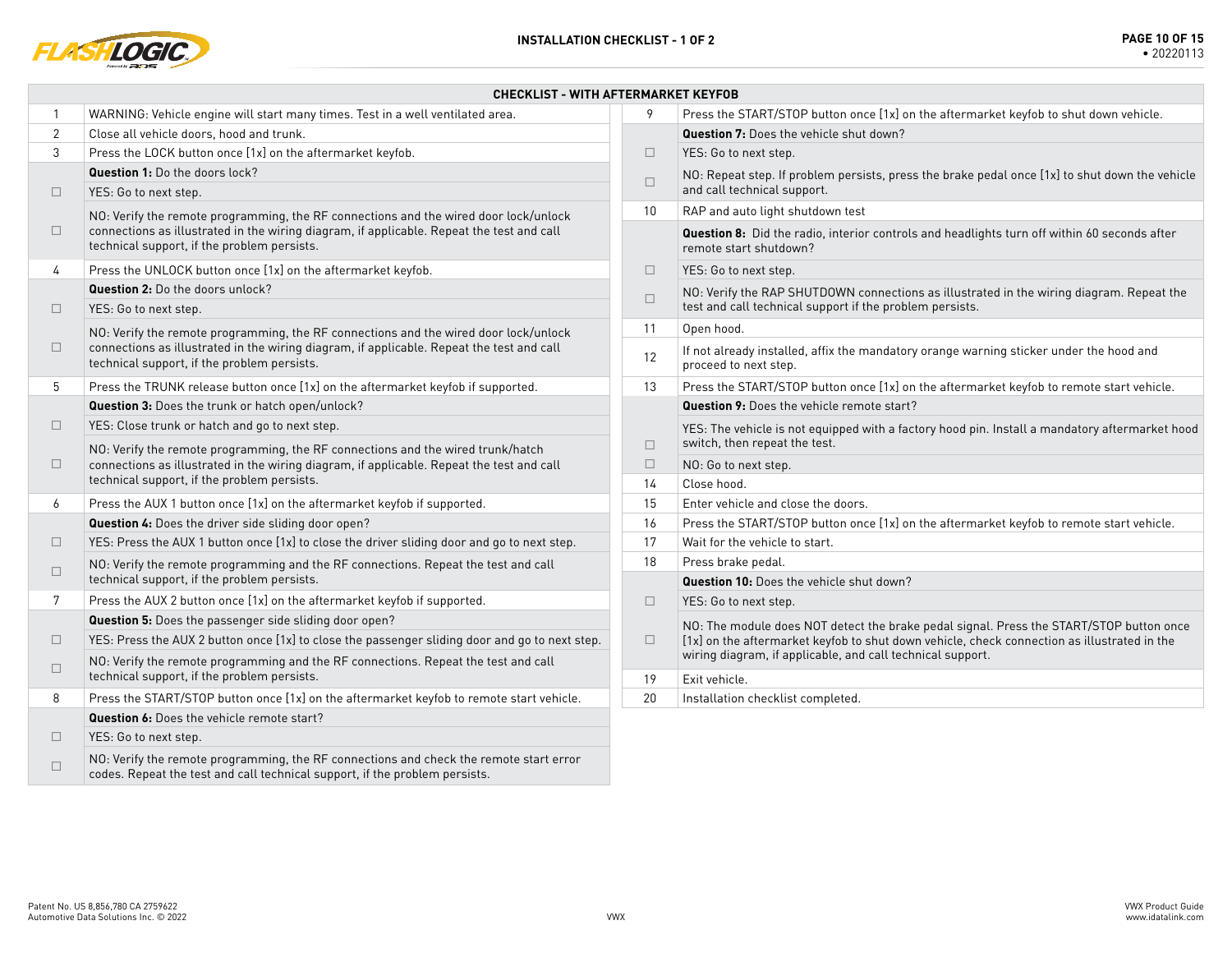

|              | <b>CHECKLIST - WITH OEM KEYFOB</b>                                                                                                                                                                                                               |  |  |  |  |
|--------------|--------------------------------------------------------------------------------------------------------------------------------------------------------------------------------------------------------------------------------------------------|--|--|--|--|
| $\mathbf{1}$ | WARNING: Vehicle engine will start many times. Test in a well ventilated area.                                                                                                                                                                   |  |  |  |  |
| 2            | Close all vehicle doors, hood and trunk.                                                                                                                                                                                                         |  |  |  |  |
| 3            | Press LOCK button three times [3x] rapidly on the OEM keyfob to remote start vehicle.                                                                                                                                                            |  |  |  |  |
|              | <b>Question 1:</b> Does the vehicle remote start?                                                                                                                                                                                                |  |  |  |  |
| $\Box$       | YES: Go to next step.                                                                                                                                                                                                                            |  |  |  |  |
| $\Box$       | NO: The module doesn't detect OEM remote lock button from the vehicle communication network. Check all connections, repeat the test and call technical support, if the problem persists.                                                         |  |  |  |  |
| 4            | Press LOCK button three times [3x] rapidly on the OEM keyfob to shut down vehicle.                                                                                                                                                               |  |  |  |  |
|              | <b>Question 2:</b> Does the vehicle shut down?                                                                                                                                                                                                   |  |  |  |  |
| $\Box$       | YES: Go to next step.                                                                                                                                                                                                                            |  |  |  |  |
| □            | NO: Repeat step. If the problem persists, press on the brake pedal once [1x] to shut down the vehicle and call technical support.                                                                                                                |  |  |  |  |
| 5            | RAP Shutdown test                                                                                                                                                                                                                                |  |  |  |  |
|              | Question 3: Did the radio, interior controls, and headlights turn off within 60 seconds after remote start shutdown?                                                                                                                             |  |  |  |  |
| □            | YES: Go to next step.                                                                                                                                                                                                                            |  |  |  |  |
| $\Box$       | NO: Verify the RAP SHUTDOWN connections as illustrated in the wiring diagram. Repeat the test and call technical support, if the problem persists.                                                                                               |  |  |  |  |
| 6            | Open hood.                                                                                                                                                                                                                                       |  |  |  |  |
| 7            | If not already installed, affix the mandatory orange warning sticker under the hood and proceed to next step.                                                                                                                                    |  |  |  |  |
| 8            | Press LOCK button three times [3x] rapidly on the OEM keyfob to remote start vehicle.                                                                                                                                                            |  |  |  |  |
|              | <b>Question 4:</b> Does the vehicle remote start?                                                                                                                                                                                                |  |  |  |  |
| $\Box$       | YES: The vehicle is not equipped with a factory hood pin. Install a mandatory aftermarket hood switch, then repeat the test.                                                                                                                     |  |  |  |  |
| $\Box$       | NO: Go to next step.                                                                                                                                                                                                                             |  |  |  |  |
| 9            | Close hood.                                                                                                                                                                                                                                      |  |  |  |  |
| 10           | Enter vehicle and close the doors.                                                                                                                                                                                                               |  |  |  |  |
| 11           | Press LOCK button three times [3x] rapidly on the OEM keyfob to remote start vehicle.                                                                                                                                                            |  |  |  |  |
| 12           | Wait for the vehicle to start.                                                                                                                                                                                                                   |  |  |  |  |
| 13           | Press brake pedal.                                                                                                                                                                                                                               |  |  |  |  |
|              | <b>Question 5:</b> Does the vehicle shut down?                                                                                                                                                                                                   |  |  |  |  |
| $\Box$       | YES: Go to next step.                                                                                                                                                                                                                            |  |  |  |  |
| $\Box$       | NO: The module does NOT detect the brake pedal signal. Press LOCK button three times [3x] rapidly on the OEM keyfob to shut down, check the brake connection as illustrated in the wiring diagram, if<br>applicable, and call technical support. |  |  |  |  |
| 14           | Exit vehicle.                                                                                                                                                                                                                                    |  |  |  |  |
| 15           | Installation checklist completed.                                                                                                                                                                                                                |  |  |  |  |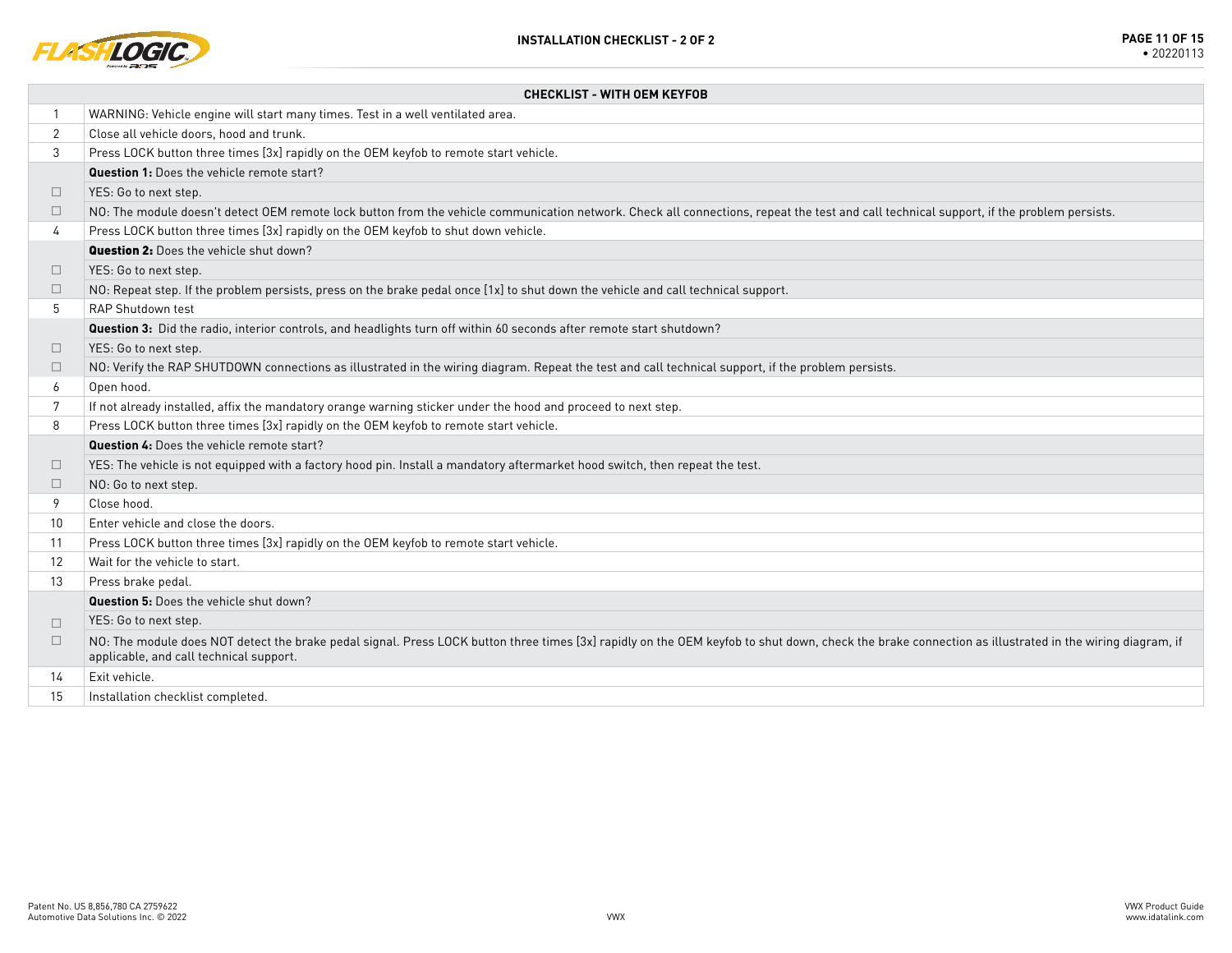





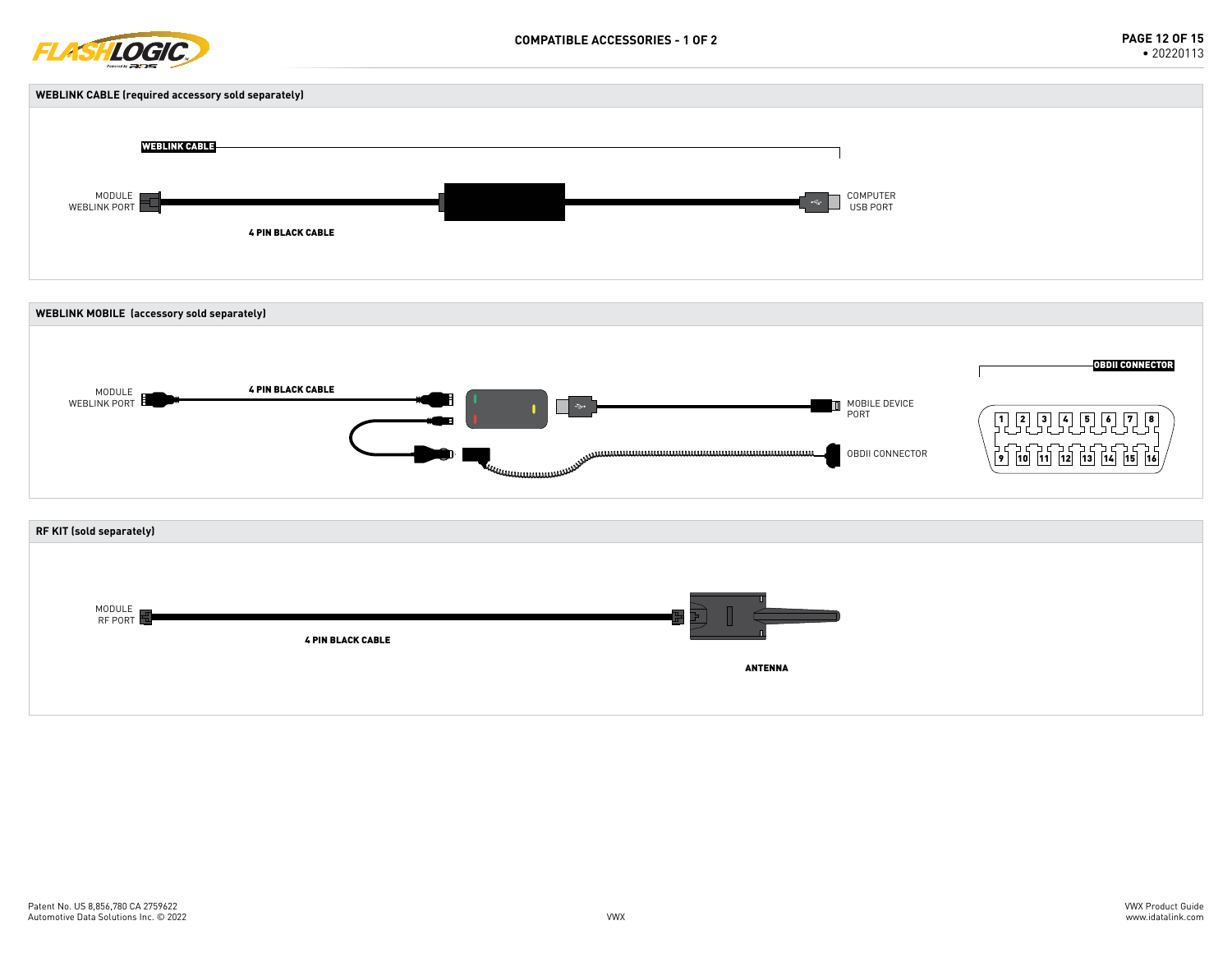



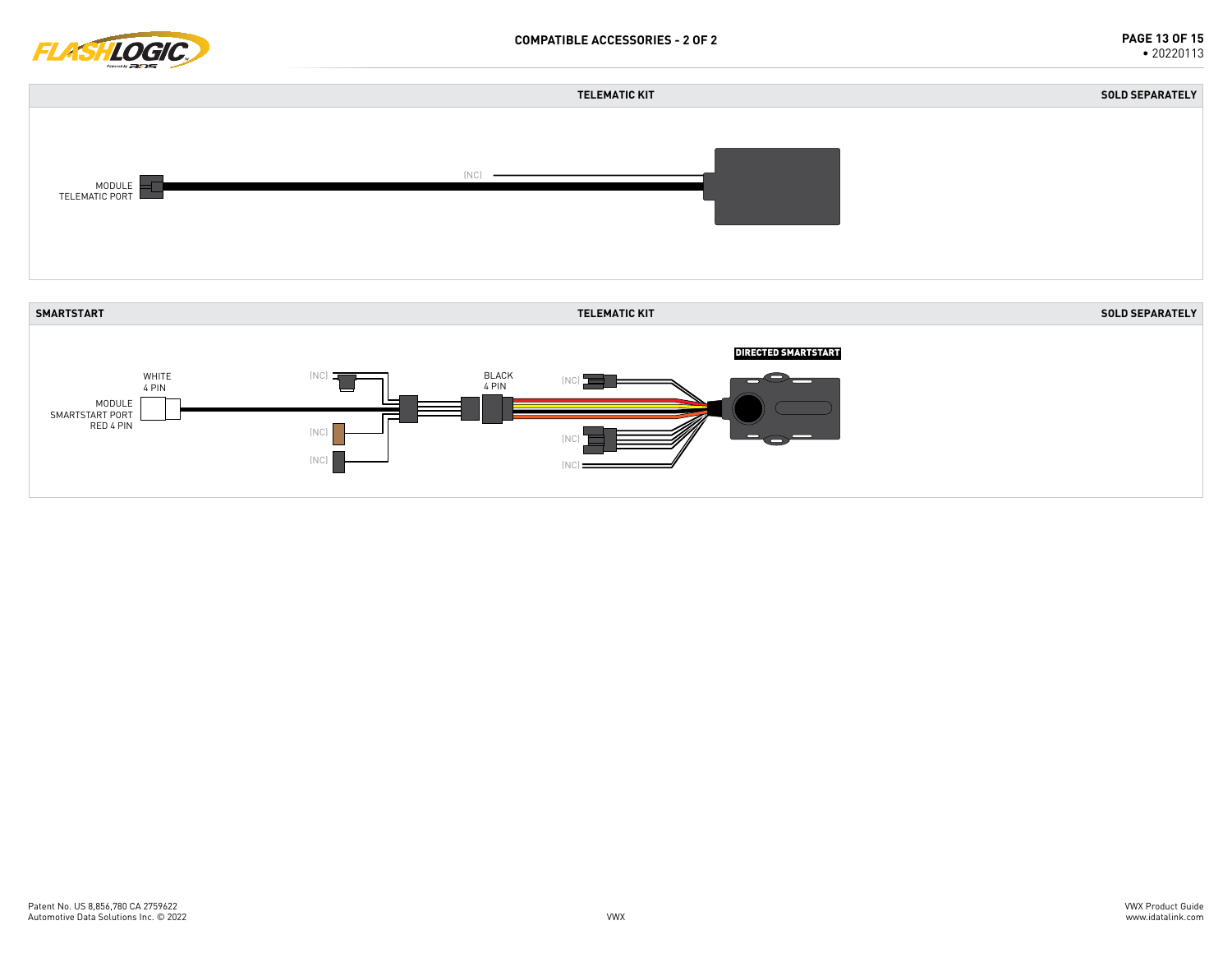